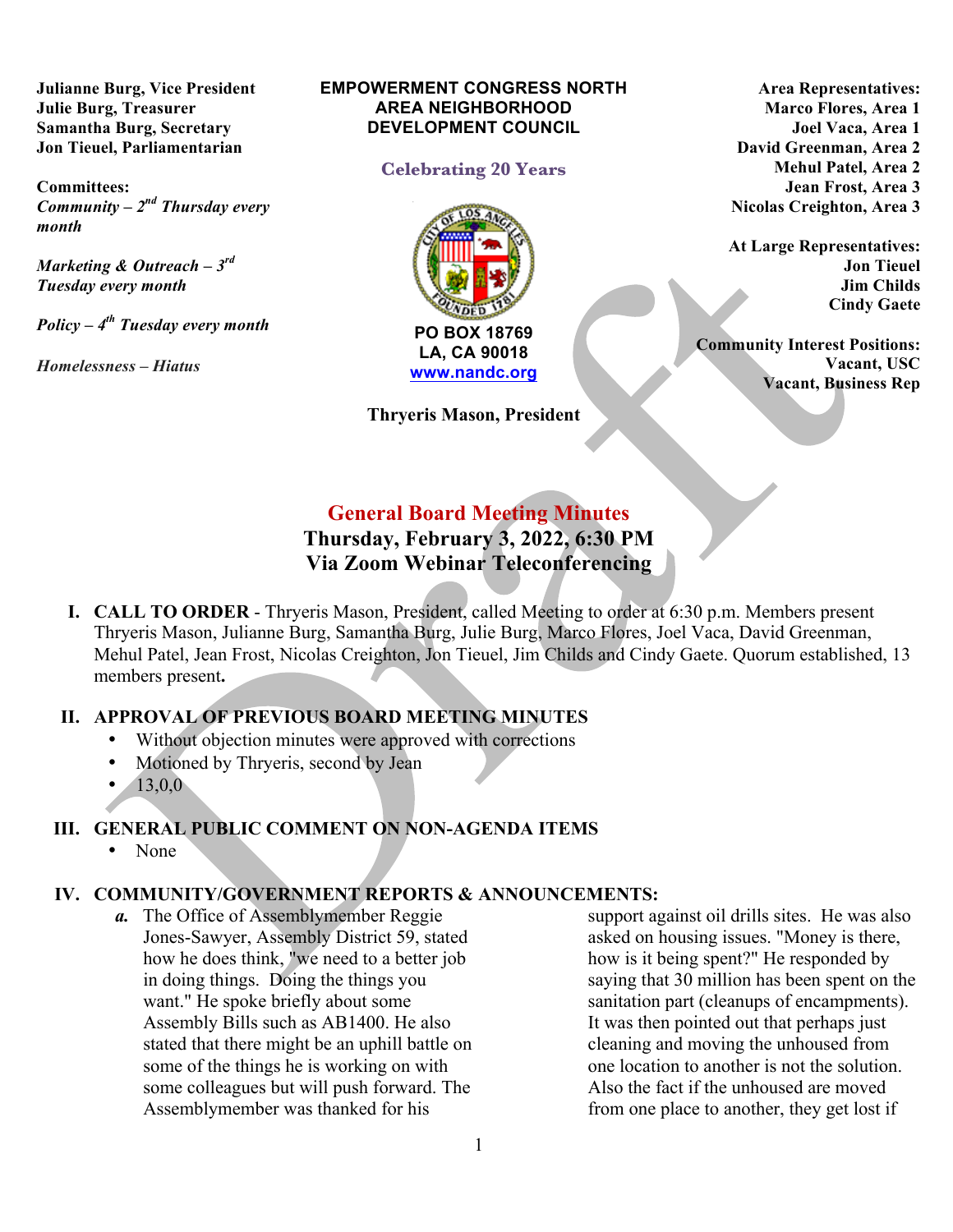anyone is trying to help them with resources or are trying to follow-up with them. The Assemblymember also congratulated ECNANDC on their 20th years.

- *b.* Office of Mayor Eric Garcetti Jennifer Perkins - not present
- *c.* LAPD Senior Lead Officers Southwest SLO Representative Officer Garner informed everyone that there is an increase in thefts, package thefts, and aggravated assaults at bus/metro stops. Please stay vigilant and try to get your packages delivered to Amazon Lockers or UPS location.
- *d.* USC Public Safety Officers not present
- *e.* Council District 1 for Councilmember Gil Cedillo – Gandhy Diaz - not present
- *f.* Council District 8 Isaias Benavides informed everyone that they are working on the budgets, which will be present to Councilmembers and Mayor. It was brought to his attention the nuisance and abatement of motels along Western Avenue, the shut

down of the liquor store on 69th Street, and illegal smoke shops. Isaias announced that CD 8 would be hosting a homeless count. There will be no cleanups during the period of February 14th-24th.

- *g.* Council District 9 for Councilmember Curren Price – Nora Gutierrez - not present
- *h.* The Office of Supervisor Holly J. Mitchell – Daniel Park announced that there are still doing homebound vaccinations. Also please visit VaccinateLA.com for vaccination sites and COVID testing sites.
- *i.* The Office of Senator Kamlager Naomi Riley - not present
- *j.* USC Community Report Steve Wesson, USC Village Ombudsman - not present
- *k.* Department of Neighborhood Empowerment (DONE) – Octaviano Rios reminded everyone to complete the Anti-Bias training and any other pending training. If there are any questions, please contact him and he will assist or get someone who can assist.

### **V. PRESENTATIONS & REPORTS**

- *a.* SOLA Community Peace Center Presentation, Dr. Susan Stouffer, Executive Director thanked NANDC for their NPG support. Dr. Stouffer shared a video of 2021 showing some of the highlights of their program. Dr. Stouffer pointed out that without the support of NANDC and everyone perhaps they could not have been able to do all the things they did during 2021.
- *b.* South Los Angeles Alliance of Neighborhood Councils (SLAANC) Thryeris Mason. Informed everyone of the 2022-2023 proposed city budget. It was noticed that there is a lack of vesting into the community. There was also a presentation from Neighborhood Voices Ballot initiative to endorse the return of local voices/input to the land use process and deter state interference with local development decisions.
- *c.* Area 1 Report provided by Marco Flores had nothing to report. Joel Vaca informed everyone about his outreach to the Department of Water & Power due to the theft of electricity by the unhoused.
- *d.* Area 2 Report provided by David Greenman informed everyone about the COVID testing at South LA Cafe. Mehul Patel had nothing to report.
- *e.* Area 3 Report provided by Jean Frost & Nicolas Creighton
- *f.* At Large & Community Interest Reports No reports
- *g.* Community Committee Update Julianne Burg, Pro Tem Committee Chair, informed everyone the committee is working on various upcoming events (20th Year Anniversary, Senior Appreciation Month, Etc.)
- *h.* Marketing & Outreach Committee Update Samantha Burg, Pro Tem Committee Chair, informed everyone that the committee is supporting all committees with any Marketing and Outreach need.
- *i.* Policy Committee Update Jean Frost, Pro Tem Committee Chair, informed everyone that the Paul Williams home has been recognized as a historical monument.
- *j.* NANDC Taskforce Update Thryeris Mason, President, informed everyone that they are working with City Planning.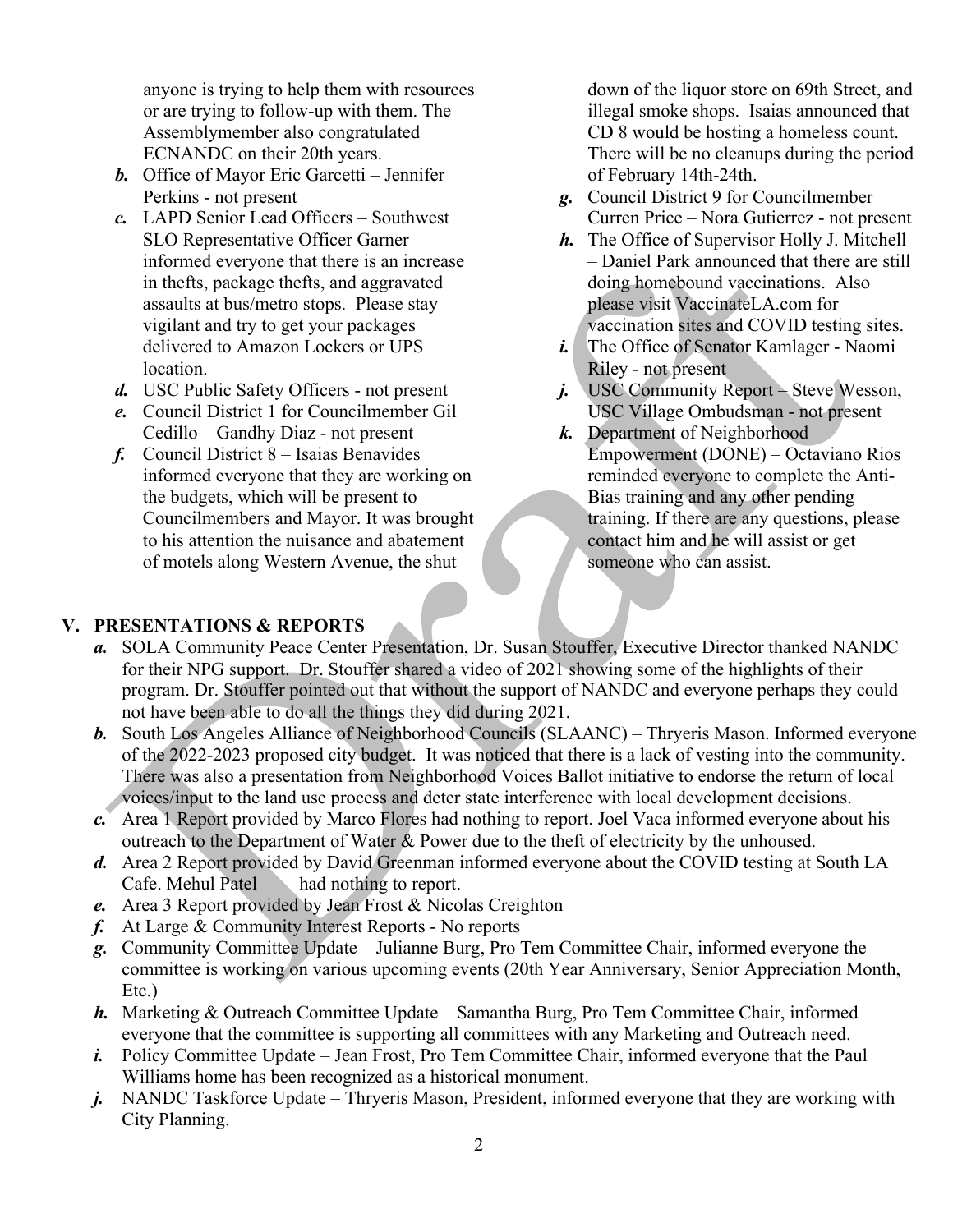*k.* Current Board Vacancies – Thryeris Mason, President announced the USC Community Representative and Business Representative vacancies. Please visit www.nandc.org/apply-board.php for additional information and instructions on how to apply.

# **VI. MOTIONS & RESOLUTIONS**

- *a.* **Discussion and possible action to appoint qualified stakeholders to currently vacant seats on the Governing Board**. Each candidate will have 2 minutes to speak. Governing Board vacant seats include:
	- 1. USC Community Interest (1 vacancy)
		- Anna Joyce, community member, submitted the documents for the USC Interest vacant position.
		- Anna Joyce was nominated as USC Interest
		- Motioned by Julianne, second Jean
		- 5,6,1 (Motion Failed) (Treasurer Burg not present)
	- 2. 2. Business Representative (1 vacancy)
		- No applications were received for Business Representative
- *b.* **Action/Discussion:** Nomination & Appointment of Community Committee Chair
	- Julianne Burg was nominated as Community Committee Chair
	- Motioned by Julie, second by Jean
	- 13, 0, 0
- *c.* **Action/Discussion:** Nomination & Appointment of Community Committee Co-Chair
	- Joel Vaca was nominated as Community Committee Co-Chair
	- Motioned by Julie, second by Jean
	- 13, 0, 0
- *d.* **Action/Discussion:** Nomination & Appointment of Marketing & Outreach Chair
	- Samantha Burg was nominated as Marketing and Outreach Committee Chair
	- Motioned by Julie, second by Jon
	- 13, 0, 0
- *e.* **Action/Discussion:** Nomination & Appointment of Marketing & Outreach Co-Chair
	- Mehul Patel was nominated as Marketing & Outreach Co-Chair
	- Motioned by Nicolas, second by Jon
	- 13, 0, 0
- *f.* **Action/Discussion:** Nomination & Appointment of Policy Committee Chair
	- Jean Frost was nominated as Policy Committee Chair
	- Motioned by David, second by Thryeris
	- 13, 0, 0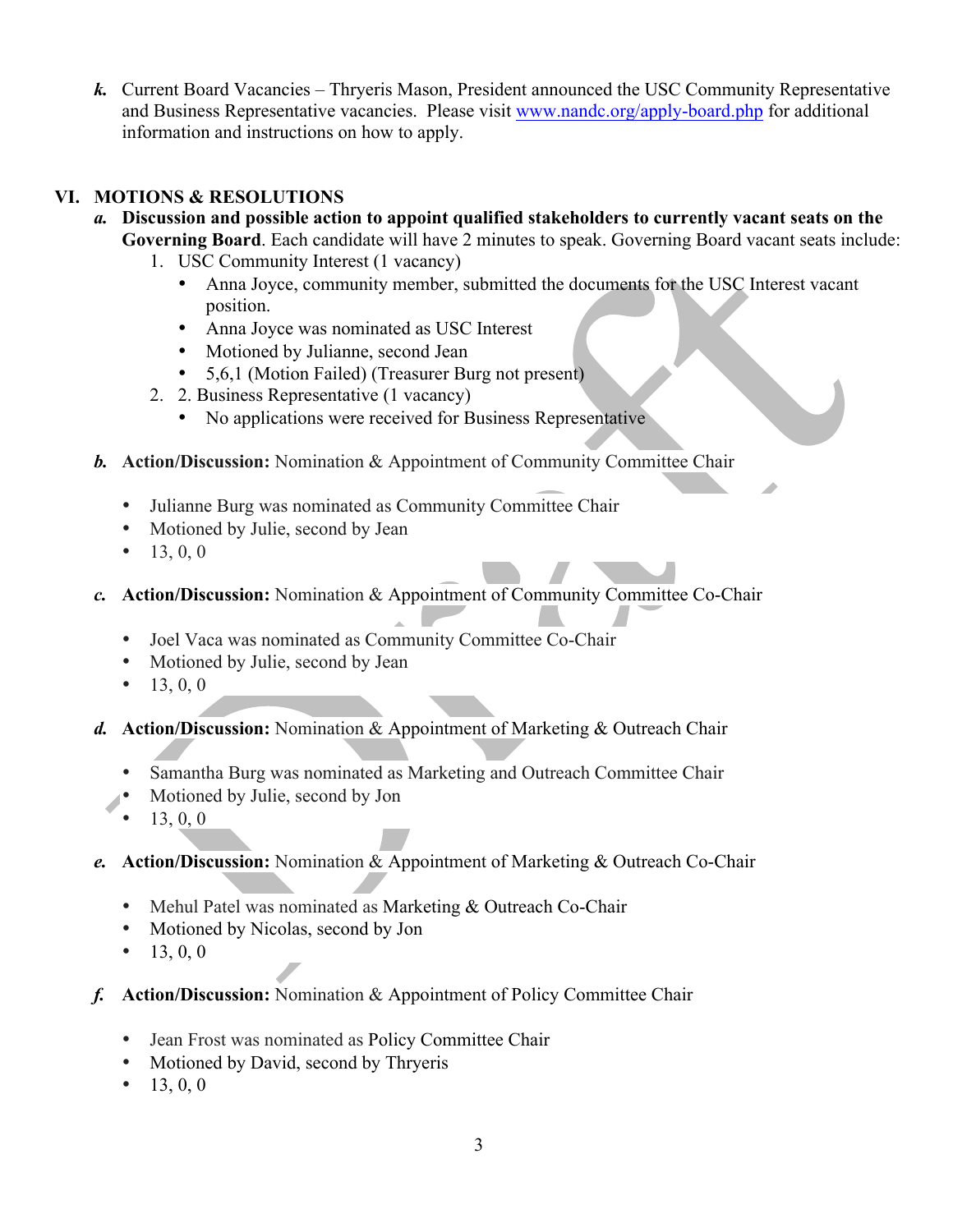## *g.* **Action/Discussion:** Nomination & Appointment of Policy Committee Co-Chair

- David Greenman was nominated as Policy Committee Co-Chair
- Motioned by Jean, second by Jon
- 13, 0, 0
- *h.* **Action/Discussion:** Nomination & Appointment of Homelessness Committee Chair
	- Cindy Gaete was nominated as Homelessness Committee Chair
	- Motioned by Julianne, second by David
	- 13, 0, 0
- *i.* **Action/Discussion:** Nomination & Appointment of Homelessness Committee Co-Chair
	- Samantha Burg was nominated as Homelessness Committee Co-Chair
	- Motioned by Nicolas, second by Mehul
	- 13, 0, 0
- *j.* **Action/Discussion: Action/Discussion:** Proposal to outreach to NANDC's City Council Representatives for their leadership in modifying current "policy and practices" by the Office of Historic Resources, Building & Safety, and Housing to include additional protections for affordable Housing units. The proposed changes would require review of all affected Affordable units, 50-year or older, to have at a minimum a circulated Negative Declaration for CEQA compliance on all demolition requests. Jim Childs **Recommendation/Motion:** that the Board approves the draft letter for sending (8,0,0).

 $\triangle$ 

- Without objection the Board approves the draft letter modifying "policy and practices".
- Motioned by Jean, second by Thryeris
- 13, 0, 0
- *k.* **Action/Discussion: 2126 W. Adams Blvd**, Murphy Oil Drilling Site. Information presentation on regulatory actions and new health research; ZA is reviewing the Murphy Drill Site's compliance with its operating conditions and the sufficiency of those conditions to protect public health and safety. New research showing that health harms extend in a wide radius beyond these sites. Richard Parks **Recommendation/Motion**: NANDC calls for the modernization of the Murphy Drill Site's operating conditions to include health protections extended to West LA Drill sites decades ago. The three health protections are (1) enclosure of the facility, (2) use of electric work over rigs, not diesel, and (3) prohibition on burning gas on-site either for power generation or flaring (8-0-0).
	- Without objection the board supports NANDC calls for the modernization of the Murphy Drill Site's operating conditions to include health protections extended to West LA Drill sites decades ago. The three health protections are (1) enclosure of the facility, (2) use of electric work over rigs, not diesel, and (3) prohibition on burning gas on-site either for power generation or flaring
	- Motioned by Jean, second by Jim
	- 13, 0, 0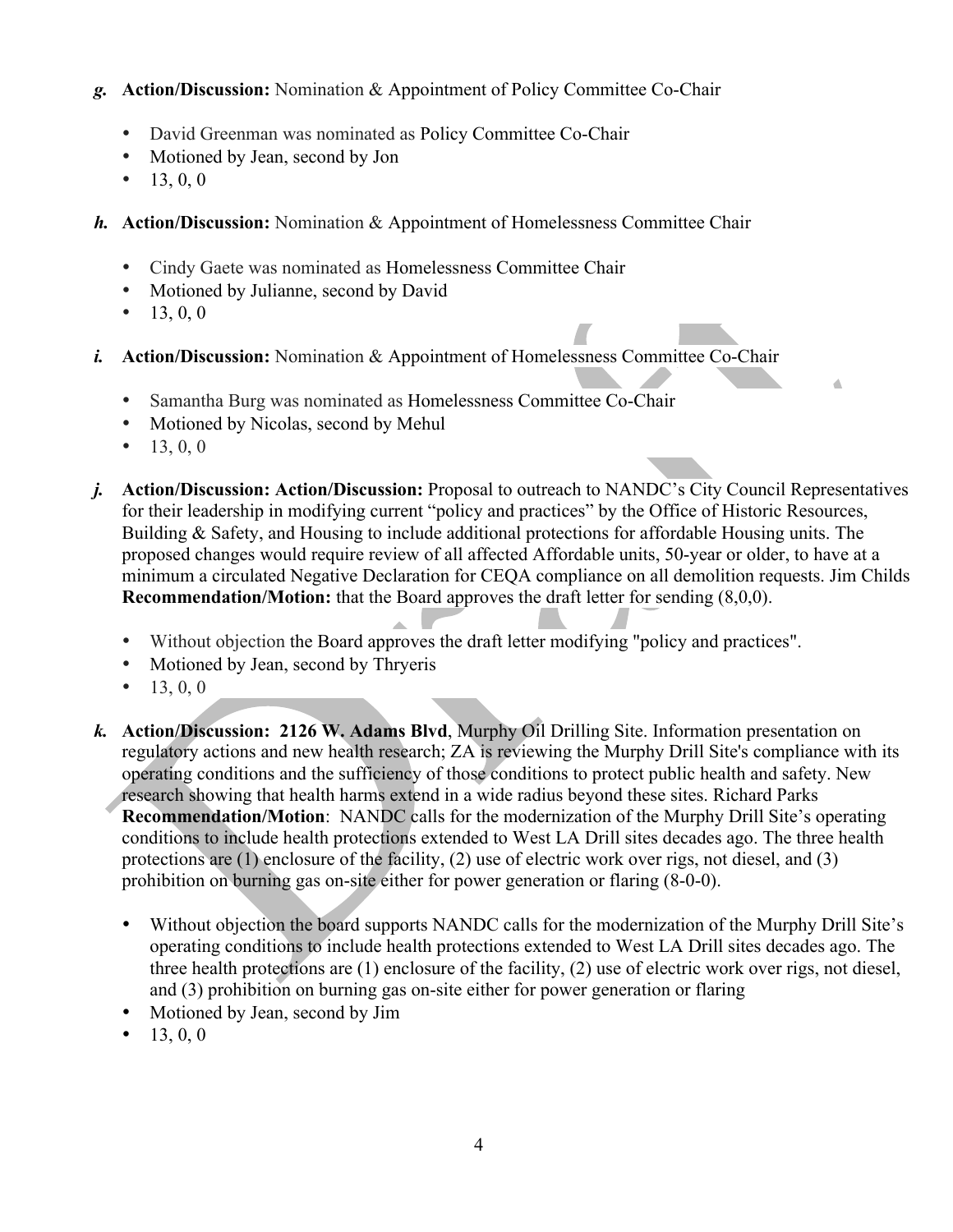**Recommendation/Motion**: NANDC supports termination of the use of this Q R-4 zoned site for oil drilling as soon as practicable (8-0-0)

- Without objection the board supports termination of the use of this Q R-4 zoned site for oil drilling as soon as practicable
- Motioned by Jean, second by Joel
- 13, 0, 0

### **VII. ANNOUNCEMENTS -** None

### **VIII. REQUESTS FOR FUTURE AGENDA ITEMS -**

- Place Nicolas as Marketing and Outreach Committee Co-Chair
- **IX. ADJOURNMENT-** President Mason expressed her gratitude towards everyone, especially the board. In recognition of Black History month, President Mason quotes Jackie Robinson "A life is not important except in the impact it has on other lives" ..... in which we do as Board Members. Thank you and Goodnight!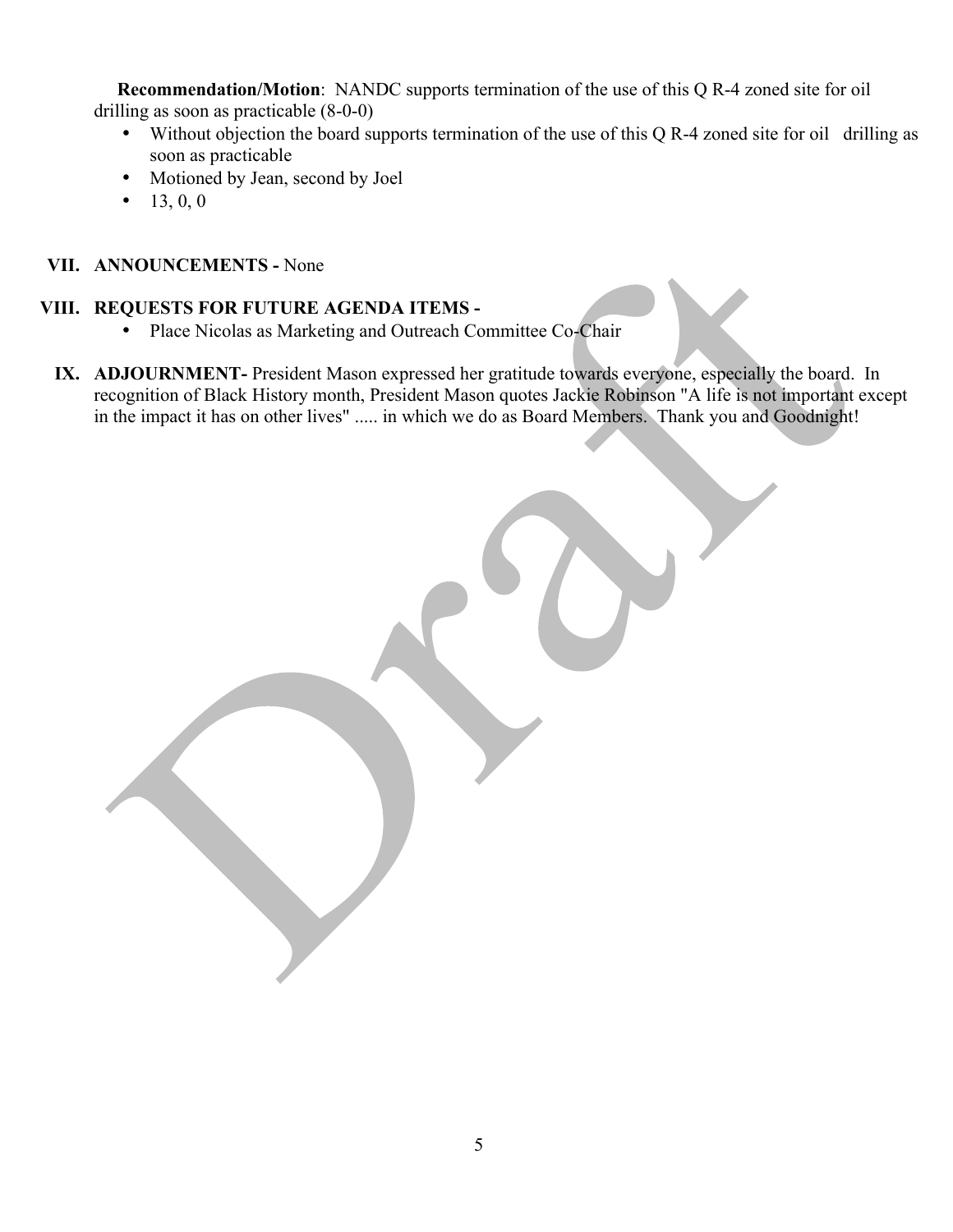| OTHeral public hottee for all committees.                                                                                                  |                                                            |                         |                                    |
|--------------------------------------------------------------------------------------------------------------------------------------------|------------------------------------------------------------|-------------------------|------------------------------------|
| <b>Empowerment Congress North Area Neighborhood Council Committees</b>                                                                     |                                                            |                         |                                    |
| <b>COMMITTEE</b>                                                                                                                           | <b>CONTACT INFORMATION</b>                                 | <b>MEETING LOCATION</b> | <b>MEETING</b><br><b>DATE/TIME</b> |
| <b>Community Committee (Outreach,</b><br>Youth and Senior, Block<br>Club/Neighborhood Associations,<br>Beautification, Budget and Finance) | Julianne Burg, Pro Tem Chair<br>vp@nande.org               | Via Zoom                | Second<br>Thursday<br>6:30 p.m.    |
| <b>Marketing &amp; Outreach Committee</b><br>(Marketing, Events, Outreach, Social<br>Media)                                                | <b>Samantha Burg, Pro Tem Chair</b><br>Secretary@nandc.org | Via Zoom                | Third Tuesday<br>6:30 p.m.         |
| <b>Policy Committee</b><br>(Public Safety, Economic Development,<br>Land Use)                                                              | Jean Frost, Pro Tem Chair<br>area3a@nande.org              | Via Zoom                | Fourth Tuesday<br>6:30 p.m.        |
| <b>Homelessness Committee</b><br>(Inactive)                                                                                                |                                                            | N/A                     | <b>TBA</b>                         |

#### **Official public notice for all committees:**

The Next Regular Meeting of the Empowerment Congress North Area Neighborhood Development Council Governing Board is: *Thursday, March 3, 2022, location pending the status of Safer at Home order.* 

*As covered entity under Title II of the Americans with Disabilities Act, the City of Los Angeles does not discriminate on the basis of disability and upon request, will provide reasonable accommodation to ensure equal access to its programs, services, and activities. Sign language interpreters, assistive listening devices, or other auxiliary aids and/or services may be provided upon request. To ensure availability of services, please make your request at least 3 business days prior to the meeting you wish to attend by contacting Julianne Burg at vp@nandc.org.*

*In compliance with Government Code section 54957.5, non-exempt writings that are distributed to a majority or all of the board in advance of a meeting, may be viewed at NANDC.org or at the scheduled meeting. In addition, if you would like a copy of any record related to an item on the agenda, please contact Samantha Burg at secretary@nandc.org.*

**PUBLIC POSTING OF AGENDAS** – Neighborhood Council agendas are posted for public review as follows:

- USC Community House, 2707 S. Hoover St., Los Angeles, CA 90007
- USC Village Community Room, 3015 S. Hoover St., Building 1-189, Los Angeles, CA 90007
- Hoover Recreation Center, 1010 W. 25<sup>th</sup> St., Los Angeles, CA 90007
- South LA Café, 1700 Browning Blvd., Los Angeles, CA 90062
- MLK Recreational Center, 3916 S. Western Ave., Los Angeles, CA 90018
- Denker Park, 1550 W.  $35<sup>th</sup>$  Pl., Los Angeles, CA 90018
- Food 4 Less, 1748 W. Jefferson Blvd., Los Angeles, CA 90018
- FAME Renaissance Center, 1968 W. Adams Blvd., Los Angeles, CA 90018
- Loren Miller Recreation Center, 2717 S. Halldale Ave., Los Angeles, CA 90018
- www.nandc.org

You may also receive our agendas via email by subscribing to L.A. City's Early Notification System at https://www.lacity.org/subscriptions